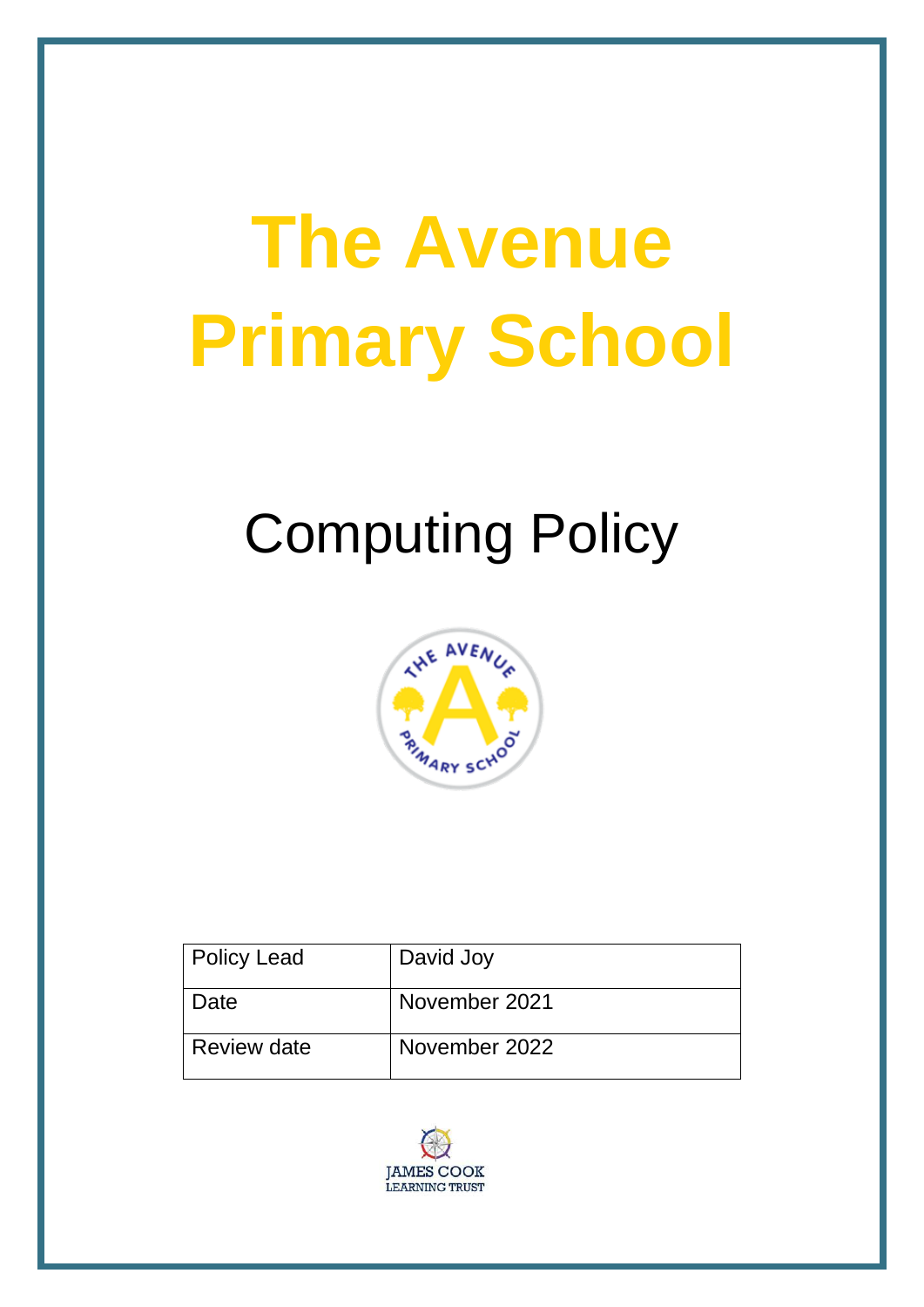#### **Introduction**

This policy sets out The Avenue's aims and strategies for the successful delivery of Computing. This policy should be read in conjunction with other relevant school policies such as the Safeguarding, Equal Opportunities, Curriculum, Finance, Teaching & Learning, SEND and Assessment policies. The policy has been developed by the Computing Leader (Mr D Joy) in consultation with the school's SLT.

This policy is based on government recommended/statutory programmes of study. Due to the fast pace of technology innovation and constantly emerging trends, it is recommended that this policy is reviewed, at minimum, at the start of every academic cycle.

#### **Aims**

The Avenue believes that every child should have the right to a curriculum that champions excellence; supporting pupils in achieving to the very best of their abilities. We understand the immense value technology plays not only in supporting the Computing and whole-school curriculum but overall in the day-to-day life of our school. We believe that technology can provide: enhanced collaborative learning opportunities; better engagement of pupils; easier access to rich content; support conceptual understanding of new concepts and can support the needs of all our pupils.

#### Our aims:

- Provide an exciting, rich, relevant and challenging Computing curriculum for all pupils.
- Teach pupils to become responsible, respectful and competent users of data, information and communication technology.
- Provide technology solutions for forging better home and school links.
- Enthuse and equip children with the capability to use technology throughout their lives.
- Teach pupils to understand the importance of governance and legislation regarding how information is used, stored, created, retrieved, shared and manipulated.
- Utilise computational thinking beyond the Computing curriculum.
- Give children access to a variety of high quality hardware, software and unplugged resources.
- Equip pupils with skills, strategies and knowledge that will enable them to reap the benefits of the online world, whilst being able to minimise risk to themselves or others.
- Exceed the minimum government recommended/statutory guidance for programmes of study for Computing and other related legislative guidance (online safety).
- Instil critical thinking, reflective learning and a 'can do' attitude for all our pupils, particularly when engaging with technology and its associated resources.
- Use technology imaginatively and creatively to inspire and engage all pupils, as well as using it to be more efficient in the tasks associated with running an effective school.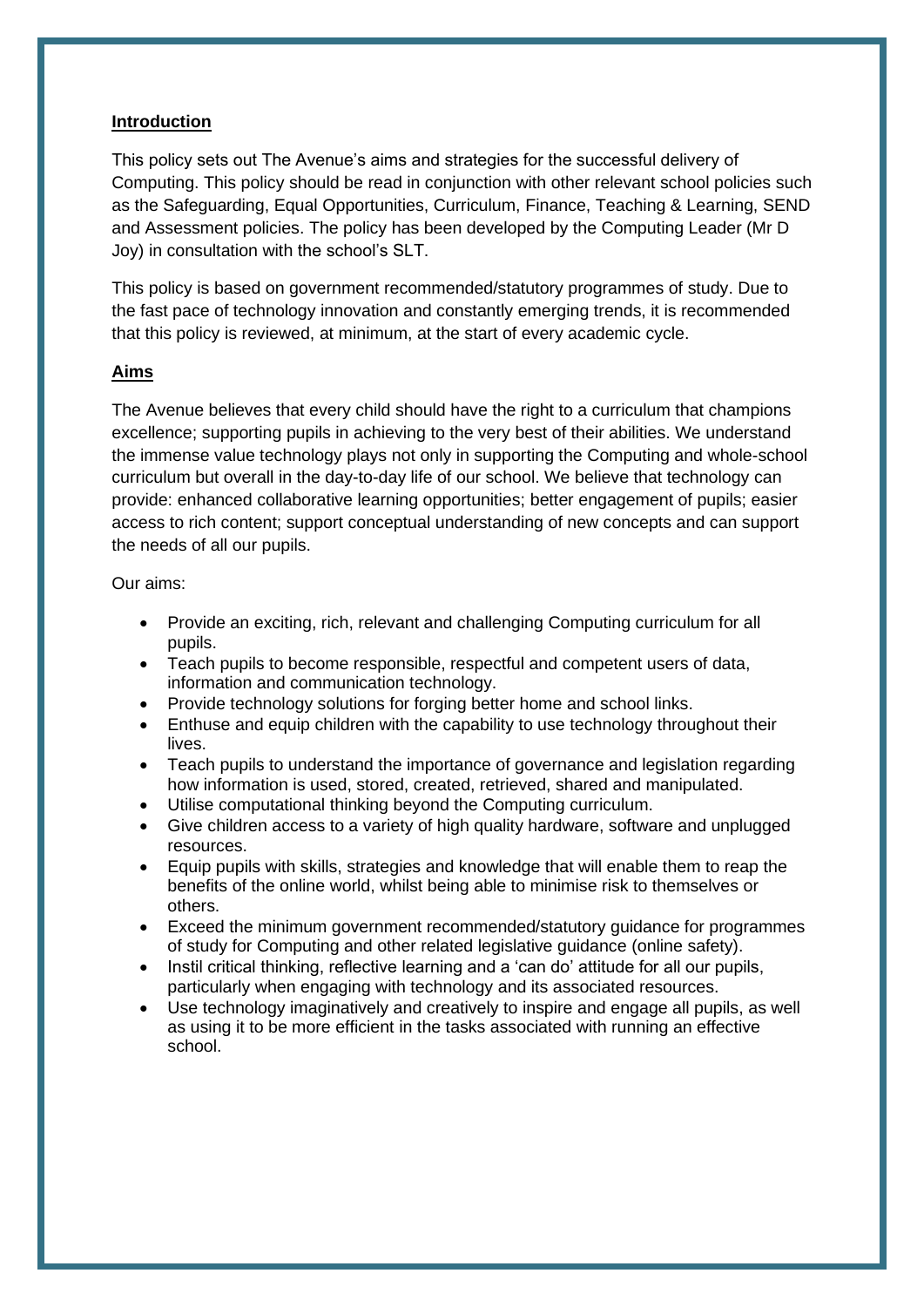### **Safeguarding: Online safety**

Online safety has a high profile at The Avenue for all stakeholders. We ensure this profile is maintained and that pupil needs are met by the following:

- A relevant up-to-date online safety curriculum which is progressive from Early Years to the end of Year 6.
- Through our home/school links and communication channels, parents are kept up to date with relevant online safety matters, policies and agreements.
- They know who to contact at school if they have concerns.
- Data policies which stipulate how we keep confidential information secure.
- A curriculum that is threaded throughout other curriculums and embedded in the dayto-day lives of our pupils.
- Pupils, parents and staff have Acceptable Use Policies which are signed and copies are freely available.
- Training for staff and governors which is relevant to their needs and ultimately positively impacts on the pupils.
- Our E-safety policy (part of our safeguarding policy) clearly states how monitoring of online safety is undertaken and any incidents/infringements to it are dealt with.
- Scheduled pupil voice sessions and learning walks steer changes and inform training needs.
- Filtering and monitoring systems for all our online access, monitored by staff and OneIT.

# **Curriculum**

As a school, we have chosen the Purple Mash Computing Scheme of Work from Reception to Year 6.

The scheme of work supports our teachers in delivering fun and engaging lessons which help to raise standards and allow all pupils to achieve to their full potential. We are confident that the scheme of work more than adequately meets the national vision for Computing.

It provides immense flexibility, strong cross-curricular links and integrates perfectly with the 2Simple Computing Assessment Tool. Furthermore, it gives excellent supporting material for less confident teachers.

# **Early Years**

We aim to provide our pupils with a broad, play-based experience of Computing in a range of contexts. We believe the following:

- Recording devices can support children to develop their communication skills. This is especially useful for children who have English as an additional language.
- Early Years learning environments should feature ICT scenarios based on experience in the real world, such as in role play.
- Pupils gain confidence, control and language skills through opportunities to 'paint' on the interactive board/devices or control remotely operated toys.
- Outdoor exploration is an important aspect, supported by ICT toys such as metal detectors, controllable traffic lights and walkie-talkie sets.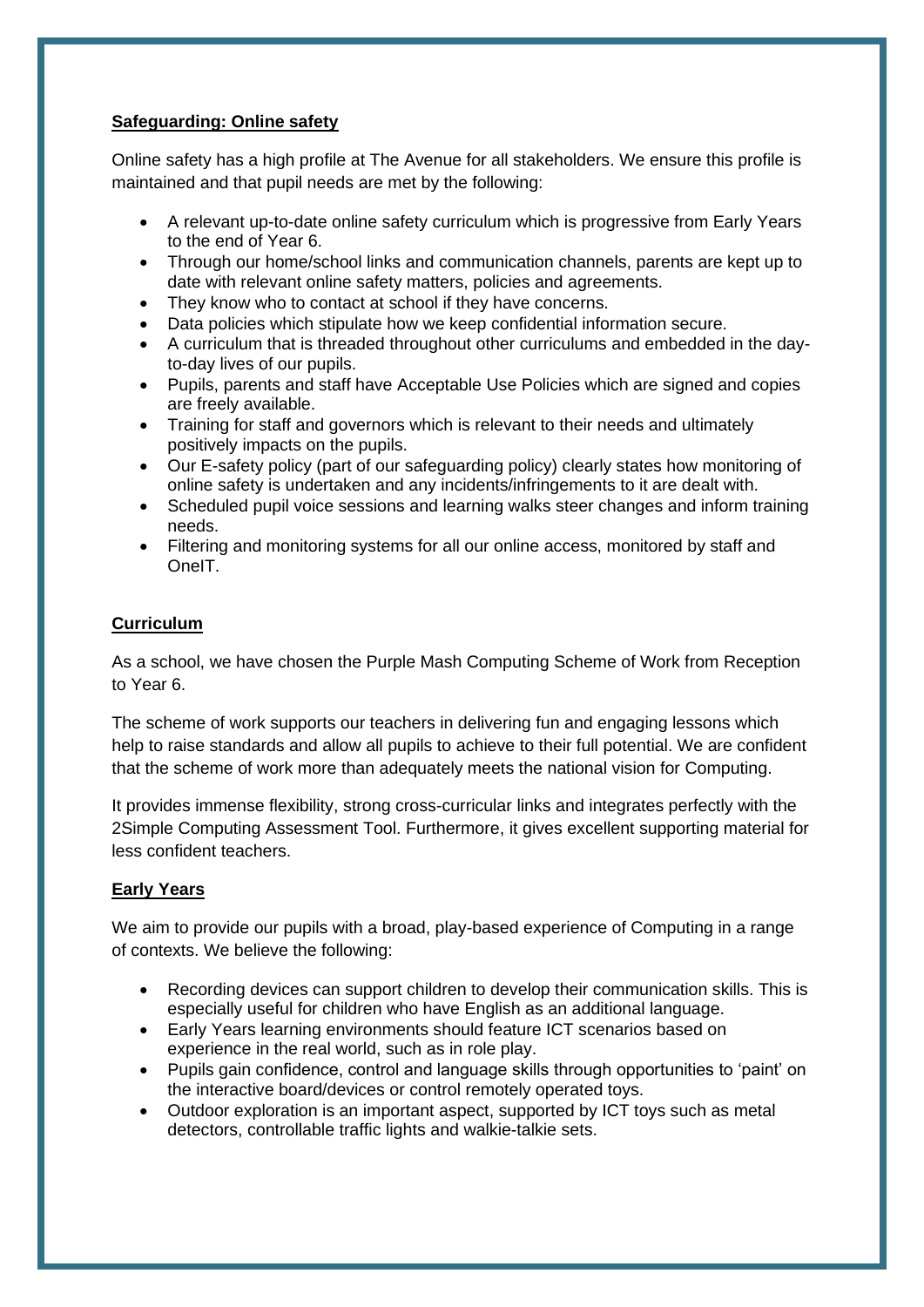#### **Key Stage 1 outcomes**

- Understand what algorithms are, how they are implemented as programs on digital devices, and that programs execute by following a sequence of instructions.
- Write and test simple programs.
- Organise, store, manipulate and retrieve data in a range of digital formats.
- Communicate safely and respectfully online, keeping personal information private, and recognise common uses of information technology beyond school.

#### **Key Stage 2 outcomes**

- Design and write programs that accomplish specific goals, including controlling or simulating physical systems; solve problems by decomposing them into smaller parts.
- Describe how Internet search engines find and store data; use search engines effectively; be discerning in evaluating digital content; respect individuals and intellectual property; use technology responsibly, securely and safely.
- Use sequence, selection and repetition in programs; work with variables and various forms of input and output; generate appropriate inputs and predicted outputs to test programs.
- Select, use and combine a variety of software (including internet services) on a range of digital devices to accomplish given goals, including collecting, analysing, evaluating and presenting data and information.
- Use logical reasoning to explain how a simple algorithm works and to detect and correct errors in algorithms and programs.
- Understand computer networks including the internet; how they can provide multiple services, such as the worldwide web; and the opportunities they offer for communication and collaboration.

#### **Assessment (resume September 2022)**

- Pupil attainment is assessed using the 2Simple Computing Assessment Tool for Years 1 to 6. The tool enables staff to accurately identify attainment of pupils through the detailed exemplification it has for each key learning intention.
- Tracking of attainment by using the 2Simple Computing Assessment Tool is used to inform future planning.
- Children are encouraged to self, peer and group assess work in a positive way using online collaborative tools such as 2Blog in Purple Mash.
- Formative assessment is undertaken in Computing and pupils are very much encouraged to be involved in that process. Through using the progression of skills documents and displays from 2Simple, both teachers and pupils can evaluate progress.
- Summative assessment is undertaken by using electronic work samples from children's portfolios on Purple Mash. Teachers enter judgements about the samples into the 2Simple Computing Assessment Tool.

#### **Resources**

- All resources are procured with the underlining considerations of value: The extent at which the resource impacts on learning and the material cost of this.
- Protocol details for procurement can be found in the Trust finance policy.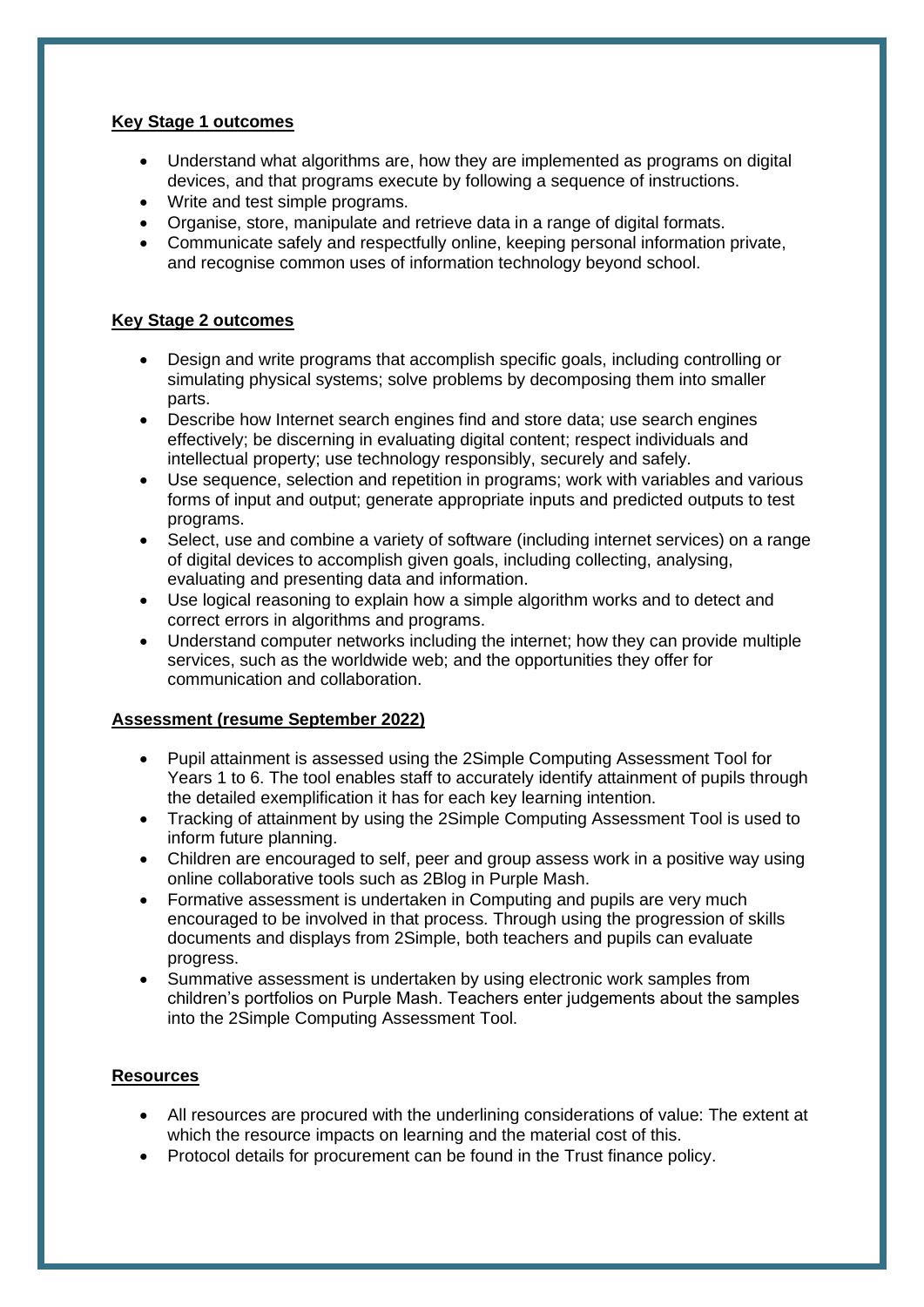- The Computing Leader keeps up to date with the latest technology resources and will make informed decisions about possible procurement of them through their own research.
- A range of resources is available which successfully supports delivering the Computing curriculum and enables all learners to reach their full potential.
- Suggestions for getting the very best out of the resources are made available to teaching and support staff by the Computing Leader.
- Resources are suitably maintained and replenished when needed, which is overseen by the Computing Leader.
- An itemised list of all resources is shared with staff and kept up to date by the Computing Leader.
- The Computing Action Plan details foreseen future resource procurement which is shared with senior leaders before the budget setting period.

#### **Inclusion**

At The Avenue, we aim to enable all children to achieve to their full potential. This includes children of all abilities, social and cultural backgrounds, those with disabilities, EAL speakers and children on SEN support or with an EHCP. We place particular emphasis on the flexibility technology brings to allowing pupils to access learning opportunities, particularly pupils with SEN and disabilities. With this in mind, we will ensure additional access to technology is provided throughout the school day and in some cases beyond the school day.

#### **Monitoring, Evaluation and Feedback**

Monitoring standards of teaching and learning within Computing is the primary responsibility of the Computing Leader. All teachers are expected to keep an online portfolio or track children's work using Purple Mash assessment tools. Details of monitoring and evaluation schedules can be found in the Computing Action Plan and School Monitoring Schedule )Resume September 2022)

Monitoring will be achieved through:

- Work scrutiny
- Learning walks
- Observations
- Pupil voice
- Teacher voice
- Reflective teacher feedback
- Learning environment monitoring
- Dedicated Computing Leader and Assessment Leader time

Evaluation and Feedback will be achieved through:

- Dedicated Computing Leader and Assessment Leader time.
- Using recognised standards documentation for end-of-year expectations.
- Using recognised national standards for benchmarking Computing provision in primary schools.
- Written feedback on evaluation of monitoring activities to be provided by the Computing Leader in a timely manner.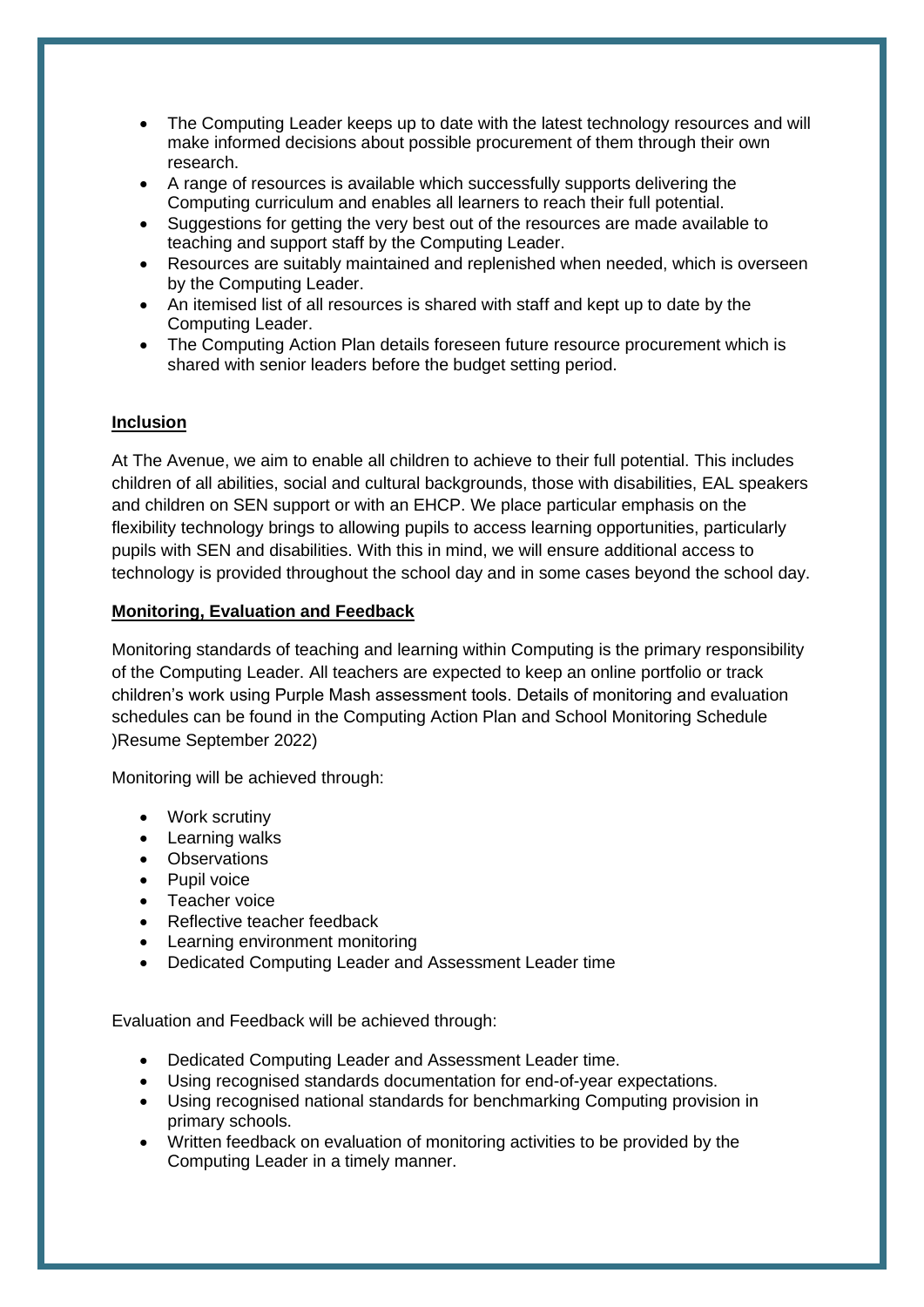• Feedback on whole school areas of development in regard to Computing to be fed back through CPD/staff meetings/Governor meetings.

### **Roles and Responsibilities**

Due to technology extending beyond the National Curriculum for Computing, there are key roles and responsibilities specific members of staff have.

Head Teacher

- Monitoring the implementation of the Computing Policy and its associated policies such as the Safeguarding and SEND Policies.
- Ratifying (in conjunction with the Governing Body) the Computing policy, Safeguarding policy and Computing Leader's Action Plan.
- Securing technical support service contracts and infrastructure maintenance contracts.
- Approving CPD and training which is in line with the whole school's strategic plan.
- Approving budget bids and setting them.
- Creating in conjunction with the Computing Leader, a long-term vision for Computing which includes forecasted expenditure and resources.
- Monitoring the performance of the Computing Leader in respect to their specific job role description for Computing.
- Ensuring any government legislation is being met.

#### Computing Leader

- Raising the profile of Computing for all stakeholders.
- Monitoring the standards of Computing and feeding back to staff in a timely fashion so they can act on areas for development.
- Ensuring assessment systems are in place for Computing (Sep 2022) .
- Maintaining overall consistency in standards of Computing across the school.
- Reporting on Computing at specific times of the year to the Governing Body/Head/Staff.
- Auditing the needs of the staff in terms of training/CPD.
- Actively supporting staff with their day-to-day practice.
- Seeking out opportunities to inspire staff in developing their practice through modelling and sharing new ideas, approaches and initiatives.
- Attending training and keeping abreast with the latest educational technology initiatives. Using nationally recognised standards to benchmark Computing.
- Creating bids for the annual budgets and monitoring budget spend.
- Keeping an up-to-date log of all resources available to staff.
- Procuring physical and online resources that demonstrate best value.
- Reviewing the Computing curriculum and developing it as needed.
- Overseeing the effectiveness of the technician.
- Working as needed with the SENCO/Head Teacher to ensure online safety provision is above adequate and all legislation is in place.
- Creating Action Plans for Computing and supporting a long-term vision which feeds into the whole school development plan.